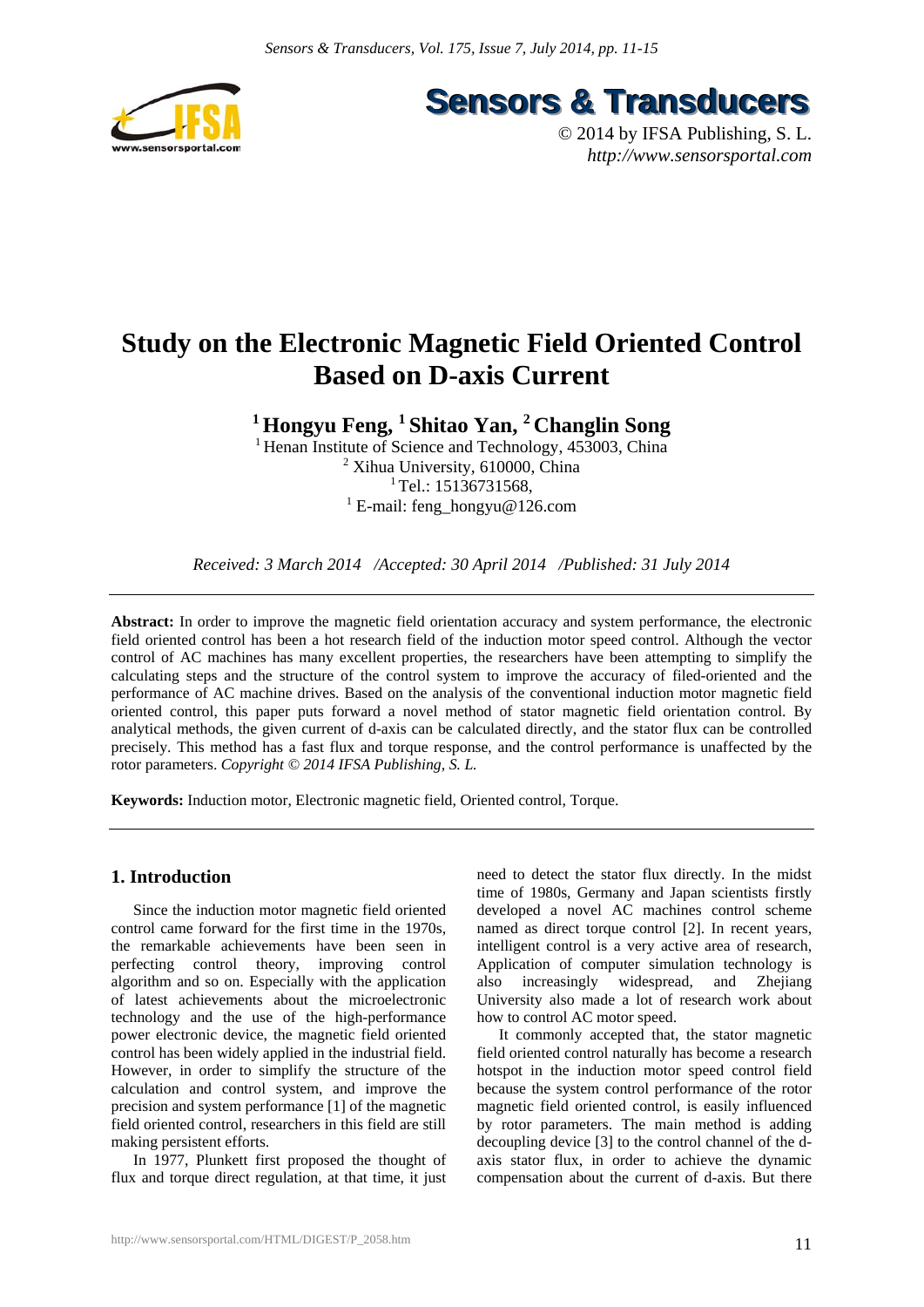are still troubles in achieving the precise flux control. Considering these troubles, this article puts forward a new method of stator magnetic field oriented control, which directly calculates the current of the d-axis through analytical methods. In addition, it offers the analytic expressions in calculating the current of daxis and emulated experimental results.

## **2. Conventional Stator Magnetic Field Oriented Control**

For the stator magnetic field oriented control doesn't achieve completely the decoupling control, its system dynamic performance may be affected to some extents. In order to eliminating the influence of torque control on the flux, a decoupling device in flux control channel is designed. The block diagram of system is shown as Fig. 1 [4].

According to the induction motor equation and the flux on the votary coordinate system, the reference axis is put on the stator magnetic field direction, so  $\psi_{sd} = \psi_s$ ,  $\psi_{sd} = 0$  the following equation can be derived.

$$
(1+\tau_r p)\psi_{sd} = (1+\sigma\tau_r p)L_s i_{sd} - \omega_{sl}\sigma\tau L_s i_{sq} \qquad (1)
$$

$$
(1+\sigma\tau_r p)L_s i_{sq} = \omega_{sl}\tau_r(\psi_{sd} - \sigma L_s i_{sd})
$$
 (2)

$$
T_e = \frac{3P}{4} \psi_{sd} \dot{t}_{sq} \tag{3}
$$

where  $\psi_{sd}$ ,  $\psi_{sq}$  are the stator flux components,  $i_{sd}$ ,  $i_{sd}$  are the stator current components,  $\omega_{sl}$  is the slip angular velocity,  $L<sub>s</sub>$  is the stator inductance,  $L_m$  is the stator transformer, rotor transformer, *p* is the differential calculus,  $\tau_r$  is the rotor time component, *P* is the motor winding pole number,  $\sigma = 1 - L_m^2 / (L_c L_c)$  is the magnetic leakage factor.



**Fig.1.** Traditional stator field oriented control system block diagram.

Seen from (3), if stator flux  $\psi_{sd}$  is a constant, the torque is proportionate to the q current  $i_{sa}$ . Under the condition of stator magnetic field oriented, the calculation can be simplified greatly, so it is easy to observe and control the stator flux. If only the q current coupling effect in (1) is eliminated, the absolute slip angular velocity  $\omega_{sl}$  can be calculated from (2), but, decoupling Components need induced. Supposed that  $i_{sd} = k_{IP}(\psi_{sd}^*, \psi_{sd}) + i_{dq}$ , flux regulator output is  $k_{IP}(\psi_{sd}^*, \psi_{sd})$ , the equation can be derived combined with (1). The superscript "\*" stands for system given value.

$$
(1+\tau_r p)\psi_{sd} = (1+\sigma\tau_r p)L_s k_{lp}(\psi_{sd}^*, \psi_{sd}) + (1+\sigma\tau_r p)L_s i_{dq} - \omega_{sl}\tau_r \sigma L_s i_{sq}
$$
\n(4)

If only  $(1 + \sigma \tau_r p) L_s i_{da} - \omega_{sl} \tau_r \sigma L_s i_{sa} = 0$ , the

q current coupling effects will be eliminated, and the coupling equation as follows can be get.

$$
i_{dq} = \frac{L_s \sigma_{sq}^{*}}{\psi_{sd} - \sigma L_s i_{sd}^*}
$$
 (5)

Based on the equation (5), decoupling components do not contain rotor resistance, so system control can be unaffected by it. This is the main advantage of the novel method [5, 6]. Seen from Fig. 1, the variables decoupling device input is the difference between the given flux and the flux observation via the PI regulator. When the estimated flux deviation occurs, the d axis input current will be changed by the PI regulator variables [7], thereby controlling the stator flux is achieved. However the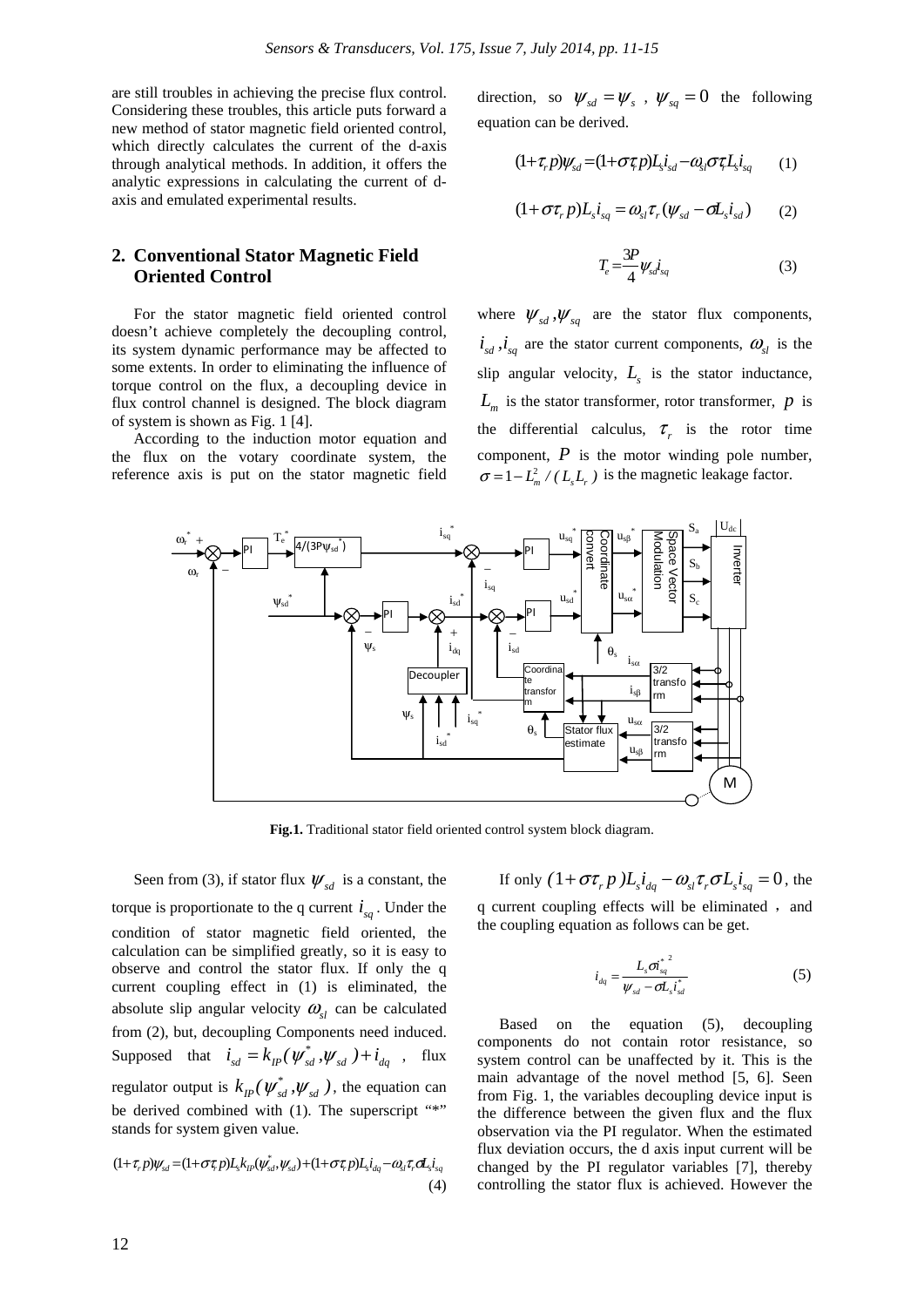import of PI regulator in flux control channel will delay the output of flux controlled variables, during the dynamic process, the q axis cannot completely offset by the decoupling device, so that stator flux fluctuation will occur. It is the disadvantage of the control method that can not be avoided.

## **3. Direct Solver Based on the D-axis Current Stator Field Oriented Control**

In the stator field oriented control which is added decouple mentioned above, the output of PI regulator is used as the input of d-axis current. So the flux of control has been delayed [8, 9]. In order to heighten the performance of stator field, the analytical method will be used to calculate d-axis current in this paper.

Put the slip velocity which was calculated in the equation (2) into the equation (1), so we can obtain the following equation,

$$
(1+\tau_r p)\psi_{sd} = (1+\sigma\tau_r p)L_s i_{sd} - \frac{(1+\sigma\tau_r p)L_s i_{sq}}{\tau_r(\psi_{sd} - \sigma\tau_s i_{sd})}\sigma\tau_r L_s i_{sq} \qquad (6)
$$

Because of the differential terms in the equation (6), the calculation is difficult. However if the stator flux is regarded as a constant variable, the situation will be changed [10]. That is to say, when the stator flux  $\psi_{sd}$  is a constant,  $(1 + \tau_p) \psi_{sd}$  is equivalent to  $(1 + \sigma r_p) \psi_{sd}$ , so the formula (6) can be converted into:

$$
(1+\sigma\tau_{r}p)\psi_{sd} = (1+\sigma\tau_{r}p)L_{s}i_{sd} - \frac{(1+\sigma\tau_{r}p)L_{s}i_{sq}}{\tau_{r}(\psi_{sd}-\sigma\mathbf{I}_{s}i_{sd})}\sigma\tau_{r}L_{s}i_{sq} \tag{7}
$$

Hence,

*i*

$$
L_s^2 \sigma_{sd}^2 - (1+\sigma)L_s \psi_{sd} i_{sd} + \psi_{sd}^2 + L_s^2 i_{sq}^2 \sigma = 0 \tag{8}
$$

Then by calculating the equation (8), an analytic expression about  $i_{sd}$  can be reached,

$$
J_{sd} = \frac{(1+\sigma)L_{s}\psi_{sd} - \sqrt{[(1+\sigma)L_{s}\psi_{sd}]^{2} - 4L_{s}^{2}\sigma(\psi_{sd}^{2} + L_{s}^{2}i_{sq}^{2}\sigma)}}{2L_{s}^{2}\sigma}
$$
(9)

So a system box diagram is shown as Fig. 2.



**Fig. 2.** D-axis control system block diagram based on the current stator flux.

From Fig. 2, it is known that the given torque is obtained by calculating the difference between velocity  $\omega_r^*$  and feedback speed  $\omega_r$ . Through the stator flux amplitudes  $\psi_s^*$ , the current  $i_{sq}^*$  given by q-axis can be calculated [11, 12].

Due to the equation (9) is obtained in the condition of the constant  $\psi_{sd}$ , the stator flux is not set up completely, but keeping in the rising process. This does not meet the conditions of a constant. In other words, the flux should rise in a certain extent and use the control method mentioned above. Besides, the current  $\psi_{sd}$  given by d-axis should be made up. The method is that calculate the difference between given flux amplitude through proportional regulator. The value is made up in the dynamic process, but in the static process, the output of the proportional regulator should be zero [13, 14].

#### **4. Simulation Results and Discussion**

Motor Parameters: The stator leakage inductance: 2.0 mH; Rotor leakage inductance: 3.0 mH;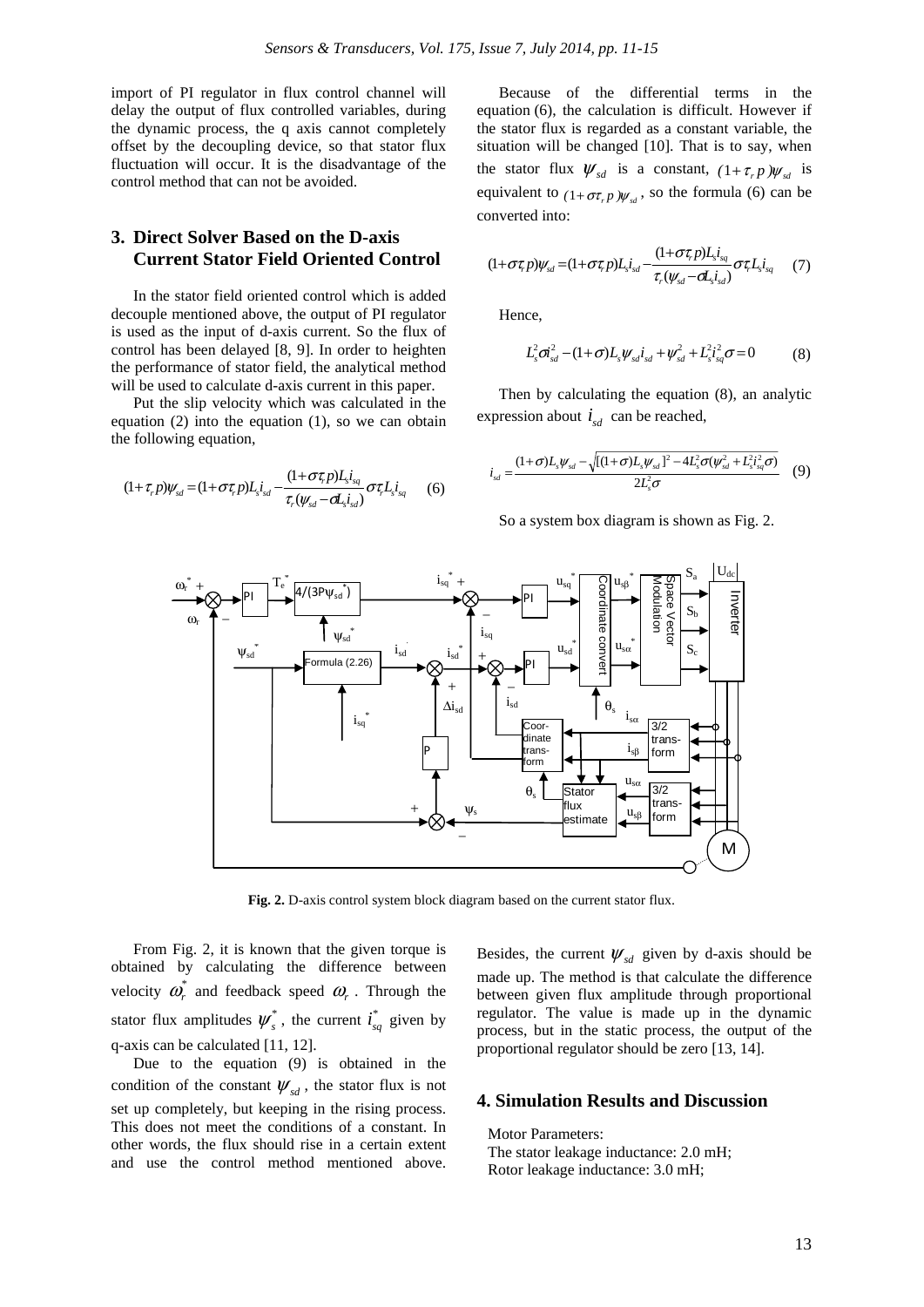Mutual sense: 85.0 mH; Stator resistance: 0.4 Ω; Rotor resistance:  $0.5 \Omega$ ; Number of pole pairs: 2; Moment of inertia: 0.1 Kg.m<sup>2</sup>

It can be seen from Fig. 3 that this method has a great improvement in the flux control compared with the traditional stator magnetic field oriented control which added decouple, based on the stator flux from the simulation result, which primarily reflect in the stability and the torque response of the stator flux dynamic process shown in the Fig. 3 (c).

Because there is not any integral regulator in the flux control, and the d-axis current is got by direct count though the expression (9), in the homeostatic situation, the d-axis current can be a static controlled shown in the Fig. 3(d), the d-axis current compensation will has output only in the rapid change and load change, in the homeostatic situation the output is zero, which indicates that the d-axis current got by the expression (9) can remove the qaxis current oupling.



**Fig. 3.** Running result of electronic magnetic field oriented control base on d-axis current

### **5. Conclusions**

This article has a specific study of the stator magnetic field oriented control based on the direct count d-axis current. The fast flux and torque control has been achieved, and the stator flux amplitude can keep better constant in the dynamic situation. Through using this method, the control performance is unaffected by the rotor resistance change. The main shortage is that it needs to solve a quadratic equation, so a great deal of calculation is needed. This problem can be solved by the higherperformance DSP.

#### **References**

- [1]. A. M. Cramer, B. P. Loop, D. C. Aliprantis, Synchronous machine model with voltage-behindreactance formulation of stator and field windings, *IEEE Transactions on Energy Conversion*, Vol. 27, Issue 2, 2012, pp. 391-402.
- [2]. I. Takahashi, T. Noguchi, A new quick-response and high-efficiency control strategy of an induction motor, *IEEE Transactions on Industry Applications*, Vol. 25, Issue 2, 1989, 1989, pp. 257-264.
- [3]. Qiao Wei-De, Research of DTC for induction motor based on neural network and fuzzy logic, *Electrical Drive Automation*, No. 2, 2010, pp. 13-17.